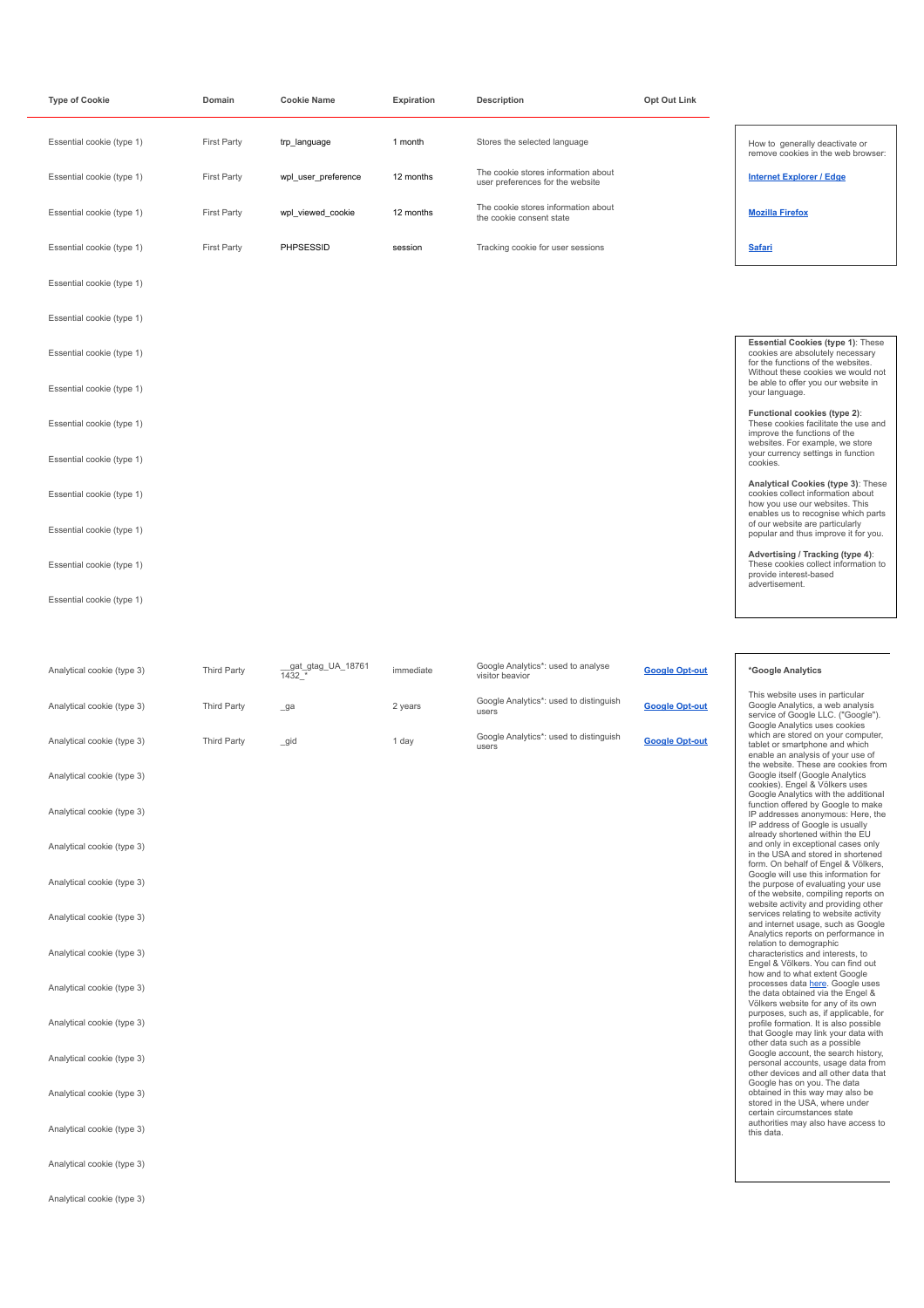Analytical cookie (type 3)

### Analytical cookie (type 3)

## Analytical cookie (type 3)

Analytical cookie (type 3)

Analytical cookie (type 3)

#### Analytical cookie (type 3)

#### Analytical cookie (type 3)

#### Analytical cookie (type 3)

#### Analytical cookie (type 3)